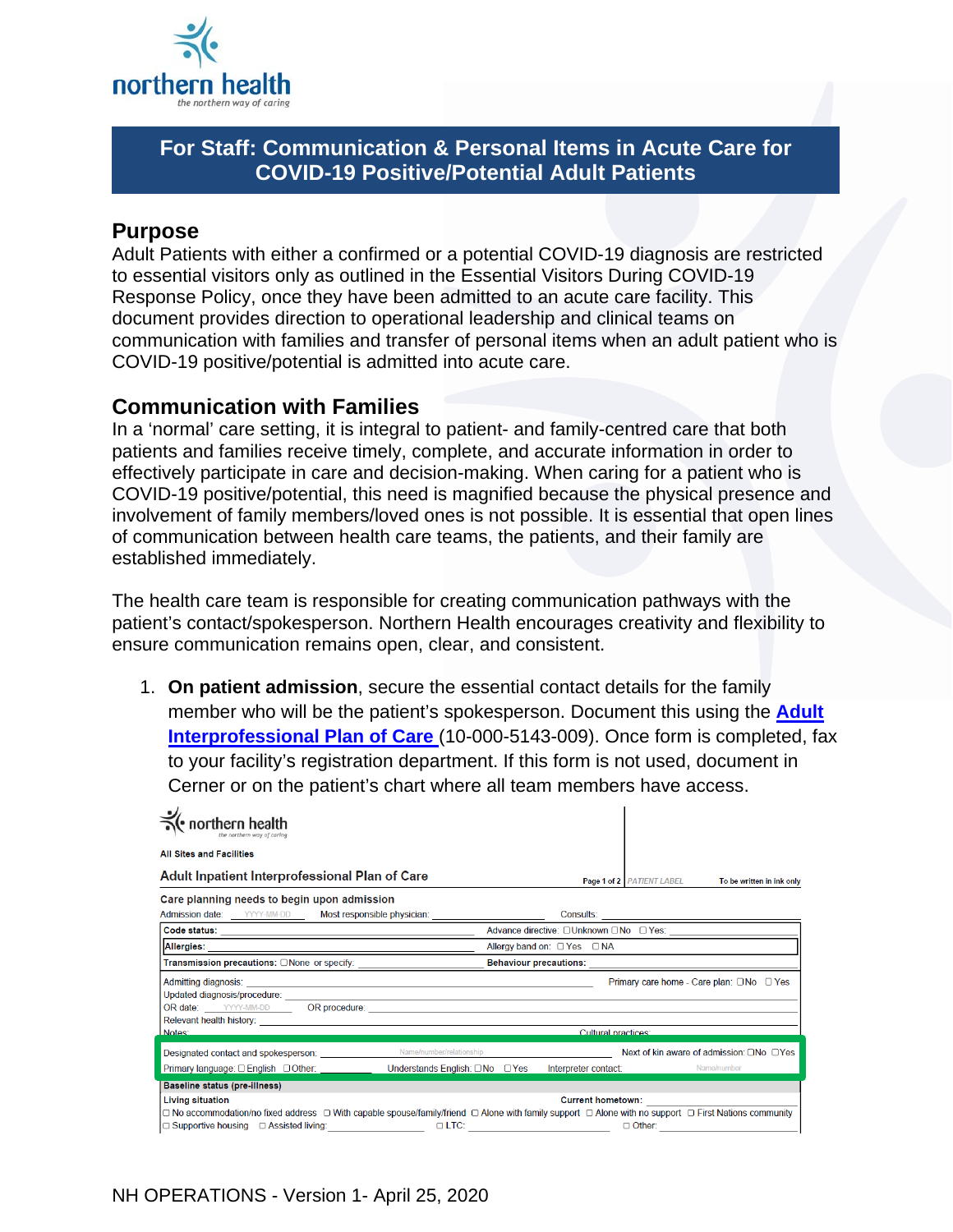- 2. **Within 24 hours of admission, a member of the health care team must reach out to initiate contact with the designated contact/spokesperson. During that conversation, work with the contact to create a communication plan between the health care team and the family.** 
	- a. To relay *confidential* patient information/updates:
		- [How] Determine a means of communication (E.g., best phone number to contact)
		- [When] Determine a schedule to relay patient information (E.g., set time during the day, when significant change in status)
		- [Who] Confirm who on the care team will be contacting the designated contact/spokesperson (E.g., charge nurse, MRP)
	- b. To connect the patient with family/loved ones:
		- [How] Determine a means of communication (E.g., FaceTime, WhatsApp – patient phone or tablet, NH phone or tablet)
		- [When] Determine schedule for the patient to connect with family/loved ones
		- [Who] Confirm who on the care team will be facilitating the communication (E.g., charge nurse, MRP)
	- c. Provide the contact/spokesperson with a facility contact should they need to reach out outside of the above times.
- 3. **Document the communication plan in the patient's chart so all care team members are aware.**

# **Transferring Personal Items**

Family members may need to drop off personal items (e.g., clothing) at the facility. Below are the steps required by the care team member, and the family member, to ensure the items are transferred in a safe manner. Family members are not allowed to drop off food to a patient who is COVID-19 positive/potential, regardless of whether they are on a ventilator or not.

### **Care Team Member**

- 1. Provide an overview of the transfer of personal items process to the family member by phone.
	- The Handout [for Families for Communication and Personal Items for](https://ournh.northernhealth.ca/oursites/communications/OurNH%20Communications%20Documents/families-communication-and-personal-items-for-patients-in-acute-care.pdf)  [Patients in Acute Care](https://ournh.northernhealth.ca/oursites/communications/OurNH%20Communications%20Documents/families-communication-and-personal-items-for-patients-in-acute-care.pdf) is also available.
- 2. Schedule a designated drop-off time and location with the family member.
- 3. Ensure that a health care team member confirms they have received the package with the family member within a timely manner.

### **Family Member**

*Note: The family member who completes these steps must be asymptomatic.*

- 1. Ensure all personal effects to be packed are clean.
- 2. Choose sealable plastic bags (e.g., Ziploc bag) to put the items in.